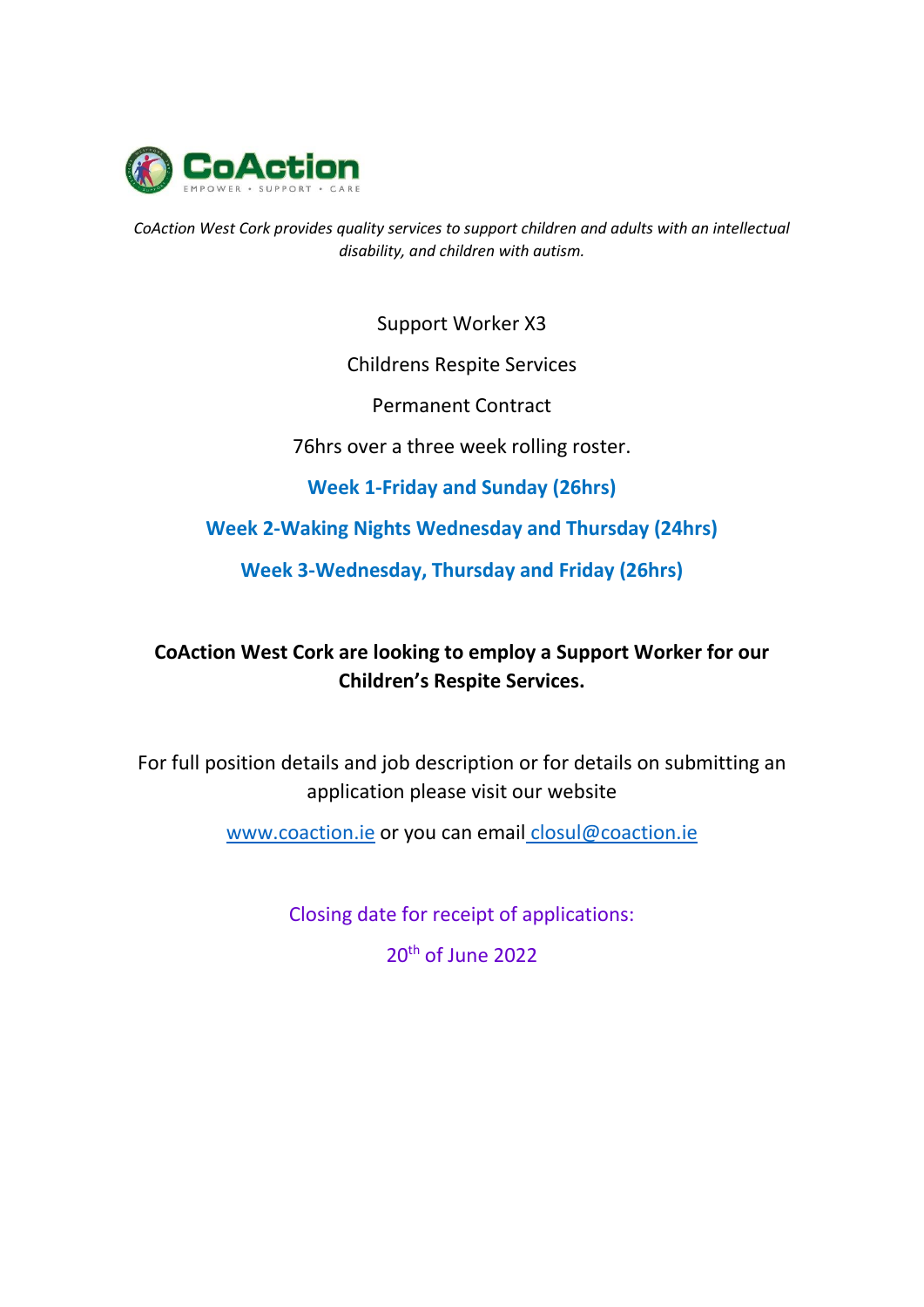# *Job Description*

## *Support Worker – Children's services*

**Responsible to:** Social Care Worker

**Base:** Children's Respite House

The following description is intended to give a broad outline of the post only. It is neither inclusive nor definitive. Duties may be altered or amended by the Organisation to suit the changing needs of the organisation. Staff will be consulted regarding any such changes. It is our policy to review job descriptions on an ongoing basis.

### **Overall Purpose of Position**

To assist the Social Care Worker/Nurse in the provision of a high quality service to each child so that they can develop to their maximum potential in line with HIQA standards and Child Care Act. It is the support workers overall purpose to support this ethos. This is to be achieved by your assistance, in the implementation of health and safety awareness, programme developments and carrying out personal care.

#### **Main Responsibilities**

- To contribute to the promotion, creation and maintenance of a welcoming, caring and supportive environment in the residential house ensuring a high standard of care is delivered.
- To at all time treat the children attending the children's respite house with dignity and respect.
- To be attentive to the physical needs of the service users in the delivery of personal and intimate care.
- To encourage group participation in the day- to- day activities of the house.
- To contribute to the provision of a programme of stimulating activities for all the children and to assist the children in developing recreation activities and hobbies.
- To escort and assist on group outings arranged.
- To ensure the children are not subjected to any forms of abuse and in particular, to ensure they are not subject to bullying or the threat of bullying.
- To implement agreed programmes in liaison with the Social Care Worker/Nurse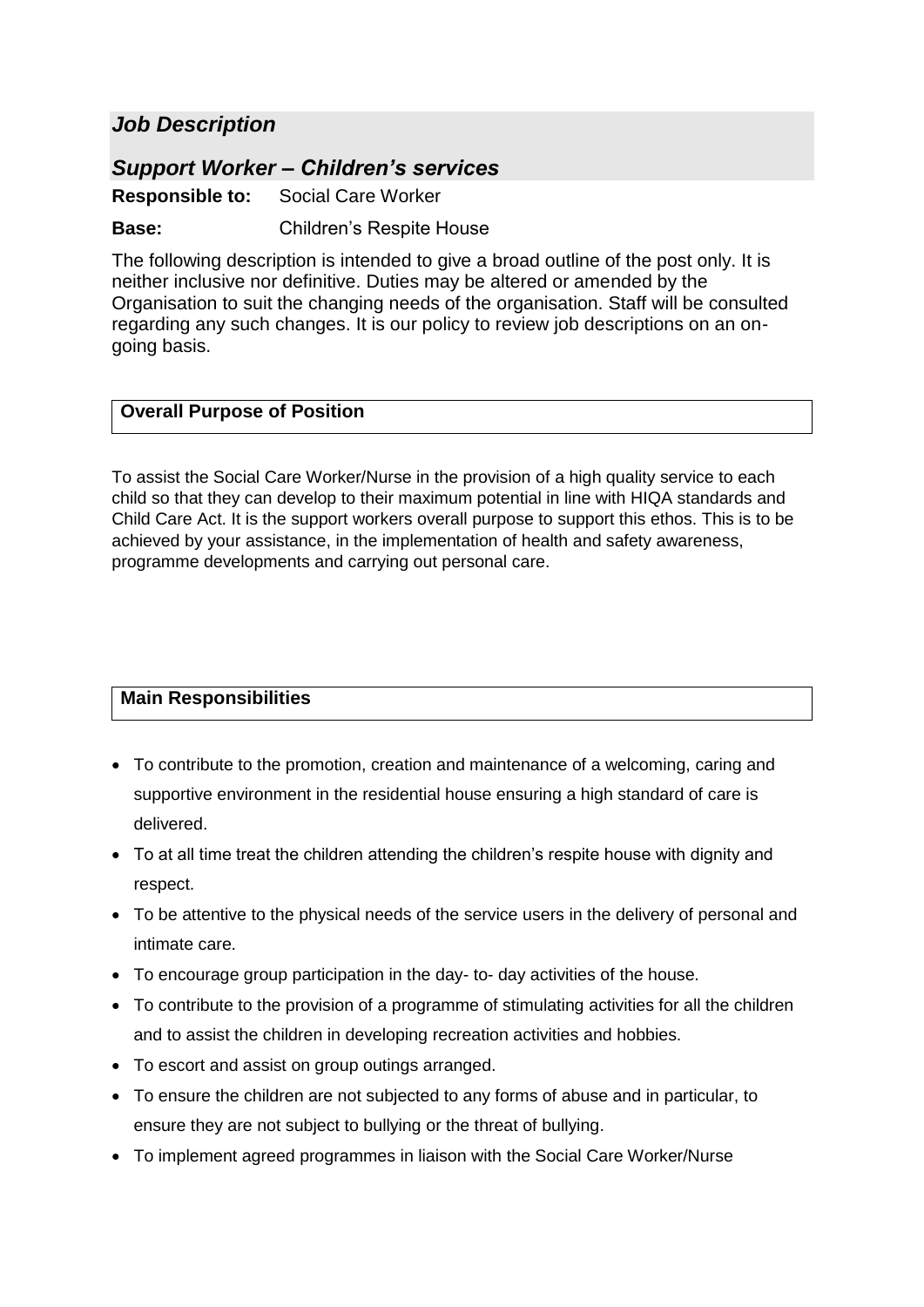- To share in those duties which are essential to the maintenance of hygiene and to undertake light domestic duties required to maintain the house in a clean and tidy condition.
- Under the guidance of the Social Care Worker/Nurse to maintain good relationships with the child's family and other professionals.
- To ensure that health and safety guidelines are adhered to at all times.
- To keep the Social Care Worker/Nurse informed of all matters relating to the child's welfare through regular communication.
- To develop relevant skills and abilities by taking part in training courses open to you.
- To contribute in a positive and energetic manner to the overall development of CoAction and the services it provides.
- Whilst acknowledging the need for the professional sharing of information within the team, you are required to have strict regard to confidentiality within the team.
- To carry out other duties which may be agreed from time to time in discussion with the Social Care Worker/Nurse.

## **Confidentiality**

 All records and information must remain strictly confidential, and all necessary measures must be taken to ensure that this confidentiality is protected.

### **Particulars of Post**

 The salary for this position is in line with the Health Service Executive's Support Worker scale.

### **Person Specification**

*Position Title: Support worker*

Reports to: Person In Charge

Location: Children's Respite house

#### **Overall Position Purpose:**

As a Home Support Worker, you will provide support to a child with additional needs.

To encourage, promote and facilitate integration to the child in their home and in their